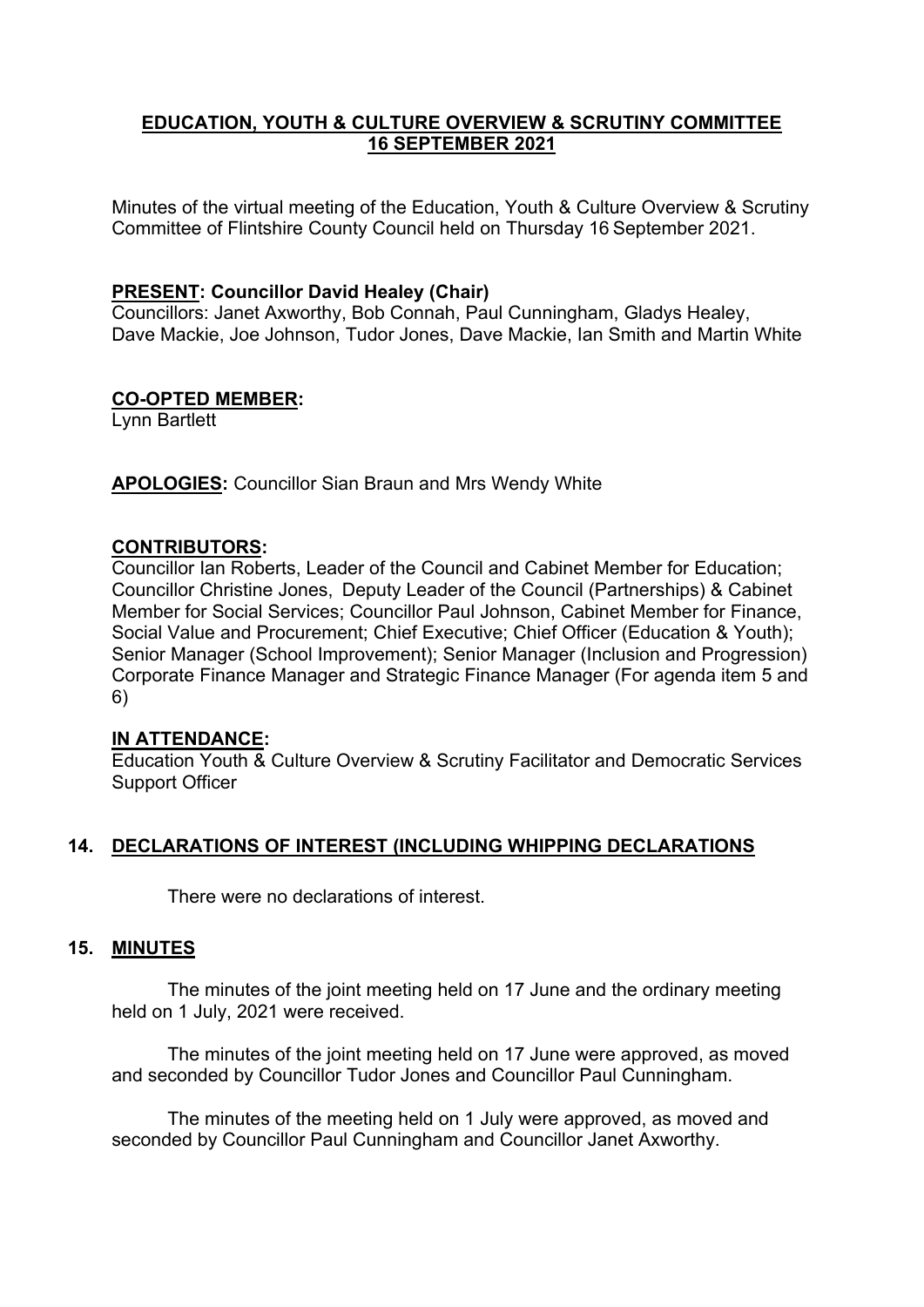## **RESOLVED:**

That the minutes be approved as a correct record.

## **16. FORWARD WORK PROGRAMME AND ACTION TRACKING**

The Overview & Scrutiny Facilitator presented the report and confirmed that the Forward Work Programme had been populated since the last meeting of the Committee. She drew Members attention to the report on Elective Home Education, scheduled to be presented at the next meeting of the Committee, which had been added to the Forward Work Programme, following a request from Councillor Gladys Healey at a recent meeting.

The Facilitator suggested amendments to the Forward Work Programme, which included a verbal update at the next meeting which would cover the portfolio risks identified by the Recovery Committee around the impact of the pandemic on children and young people on their health and emotional wellbeing and the resilience in schools whilst managing a significant number changes. It was also suggested that an update report on the successful delivery of the Flintshire Play schemes and Welsh Government funded Summer of Fun programme be reported to the December meeting. The Committee supported the addition of the suggested items.

The Facilitator also provided information on the two ongoing actions, as outlined in appendix 2 of the report.

In response to questions on the report on Elective Home Education, the Chief Officer confirmed that the report would provide information of the numbers of pupils currently being electively home educated together with the Council's Statutory Responsibilities and an overview of how the Inclusion Welfare Service discharges the Council's function with regard to these pupils. The report would also provide a broad overview of the reasons why parents had made the decision to electively home educate their children.

The recommendations, as outlined within the report, were moved and seconded by Councillor Paul Cunningham and Councillor Tudor Jones.

### **RESOLVED:**

- (a) That the Forward Work Programme be noted;
- (b) That the Facilitator, in consultation with the Chair of the Committee, be authorised to vary the Forward Work Programme between meetings, as the need arises; and
- (c) That the progress made in completing the outstanding actions be noted.

### **17. BUDGET 2022/23 – STAGE 2**

The Chief Executive, Corporate Finance Manager and Chief Officer (Education & Youth) introduced the second budget stage report which detailed the forecast and the cost pressures which would make-up the total budget requirement.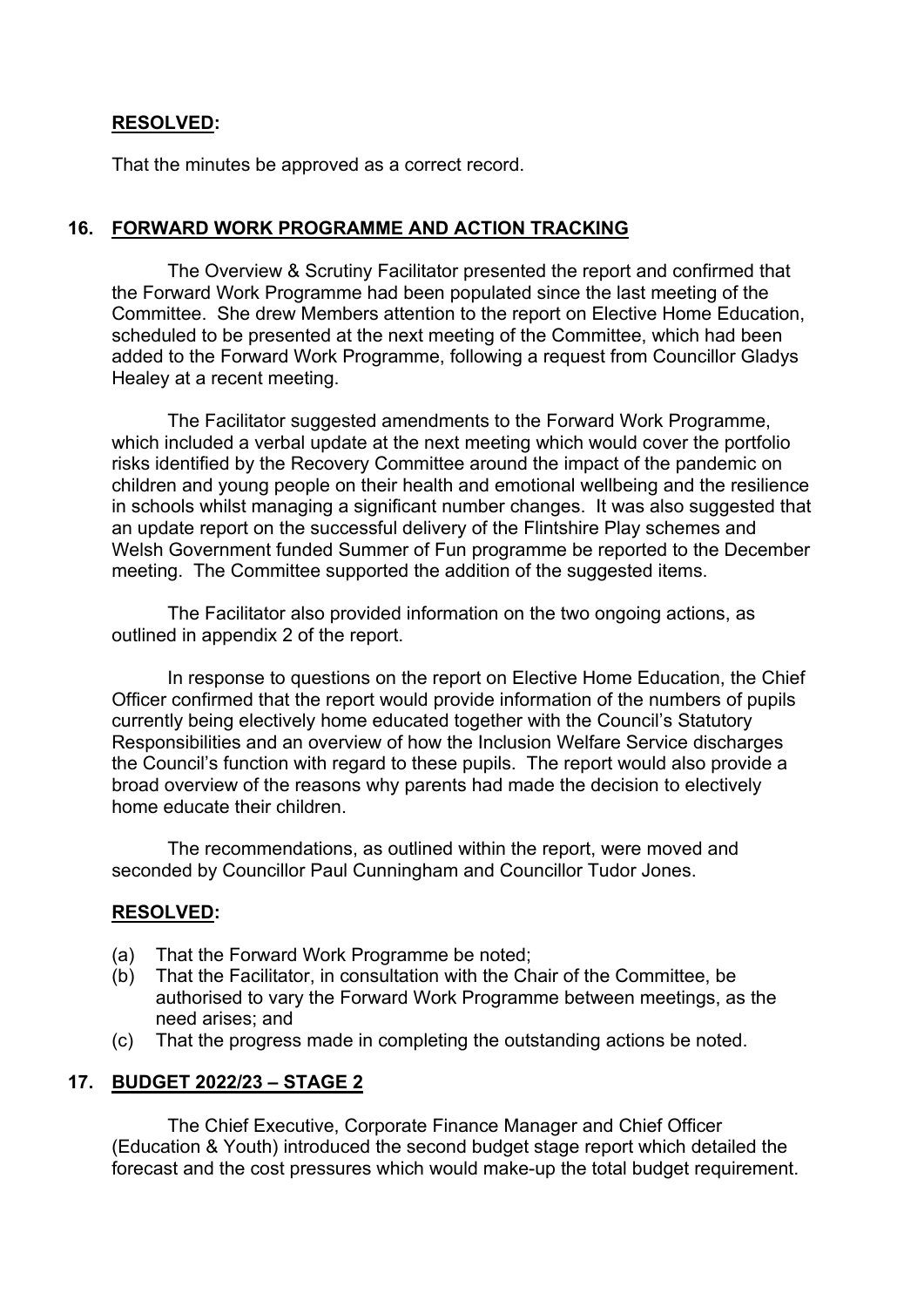A report to Cabinet and the Corporate Resources Overview & Scrutiny Committee in July provided an updated position on the budget for 2022/23. The cost pressures identified were referred to the respective Overview & Scrutiny Committees with a request that they all undergo a rigorous review. The details of the cost pressures for Education and Youth were included in the report.

The Chief Executive, Corporate Finance Manager and Chief Officer (Education & Youth) provided a detailed presentation which covered the following areas:-

- Purpose and Background
- Summary Totals of Cost Pressures
	- Education & Youth Pressures
	- ▶ School Budget Pressures
- Summary of all Cost Pressures
- Out of County Budget Pressure
- Strategic Solutions
- Update on Efficiencies
- Budget Timelines

In response to comments and questions around funding for free schools meals, the Chef Officer confirmed that the challenges to purchase a meal and a snack had been highlighted by students and it was hoped that if there was flexibility within the budget to uplift this, it would be very much welcomed. The situation in primary schools was that meals were prepared meals from a number of options. At the secondary level it was more of a cafeteria style with more choices available for the young people. The pressure on children at not being able to purchase the same as their peers made them feel different with less money in their credit account. The Chief Officer also confirmed that NEWydd were very skilled in providing excellent food which met the standard nutritional requirements. An uplift for the secondary aged pupils would be beneficial.

The Chief Executive reported that an increase in free school meal allowance had been included within the Medium Term Financial Strategy (MTFS), to increase the allowance subject to affordability. He welcomed the cost pressures at Plas Derwen PRU, which were aspirations to improve the learning environment and provide greater capacity. Regarding the cost pressures for new posts, this had been circulated to all portfolios to provide information on their critical needs for which a robust process had been undertaken to prioritise those which required serious consideration. The pandemic had accentuated some of the gaps but these would be reviewed if a balanced budget was not achieved next year.

Councillor Dave Mackie supported the comments made by the Chief Officer around the uplift in free school meals, which had been raised as a concern by young people at meetings of the Children's Services Forum. He commented on cost pressures and said that some of them had been agreed during the setting of the 2021/22 budget and suggested that where cost pressures had been agreed in previous years, this should be indicated in the reports. The Chief Executive suggested that future reports be adjusted to include pre-agreed decisions and new cost pressures for the 2022/23 budget.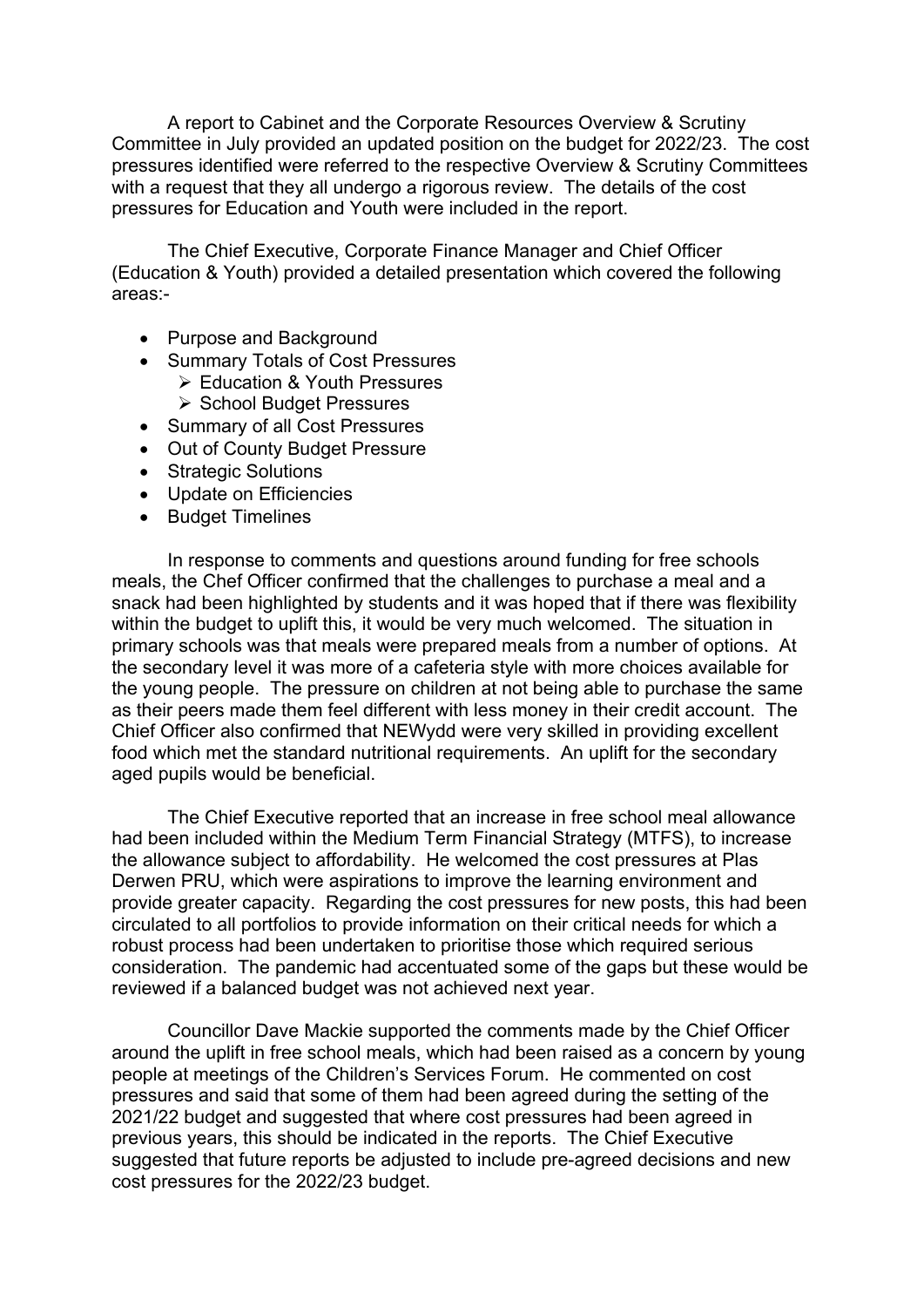Councillor Janet Axworthy commented on the cost pressures for the Joint Archive Service and said that it was disappointing that the recent lottery bid had been unsuccessful. She hoped that future bids would be successful as this was such an important initiative within the Council. The Chair asked if there had been any feedback on the lottery bid. The Chief Officer agreed that the unsuccessful bid had been disappointing but provided an assurance that the bid was excellent and that nothing more could have been done to improve the bid but unfortunately there had been insufficient national funds available.

The Chair commented on discussion held between the Welsh Local Government Association (WLGA) and the WG around the settlement for teacher's pay. He said that the decision for 1% of the increase to be funded locally had financial implications on the Council and schools and sought clarification on how this would be funded. He also asked if WG had indicated if they would be fully funding green book pay awards.

In response, the Chief Executive confirmed that 1% of the increase would be funded between schools and the Council. Moving forward, work had to be carried out on how future pay awards would be funded but for the remainder of 2021/22 it would be funding through the reserves with the full recurring amount going into the base budget. He reiterated that the Council's position was to expect Governments to fully fund pay awards particularly WG as it was a devolved issue. He also confirmed that there was no additional funding for the green book pay awards in the current financial year as this was still under negotiation and not complete.

The Leader of the Council commented on previous statements from WG that the introduction of the Additional Learning Needs Bill would be cost neutral and that this had not been the case. At a recent meeting with the WLGA and WG concerned had been raised again around providing necessary funding to meet the requirements of the Bill. He also provided information the extensive discussions between the WLGA and WG around pay awards and the WG expected Local Authorities to prepare calculations in anticipation of the pay awards agreed. He said that it was difficult to anticipate what figure the independent review panel was likely to put forward and when the award would be announced.

Councillor Mackie commented on the investment in delegated school budgets, as outlined within the report and presentation. He said that the additional £1M allocated within the 2021/22 budget had been welcomed and he fully appreciated that its purpose had been linked to the Estyn Inspection recommendation that the reduction in school budget deficits was managed more effectively. He said that he was unsure how the additional £1M cost pressure for the 2022/23 budget would be allocated to schools and asked why it was felt necessary to include an additional £1M.

In response, the Chief Executive explained that there were two £1M allocations, £1M within the 2021/22 budget and £1M proposed within the 2022/23 budget. He was pleased the Council was in a position to have any additional money available within the budget before decisions were made on how it was spent. Last year's £1M for 2021/22 remained the same for 2122/23 and the proposals were how this extra £1M could be used from next April. He said that its predominant purpose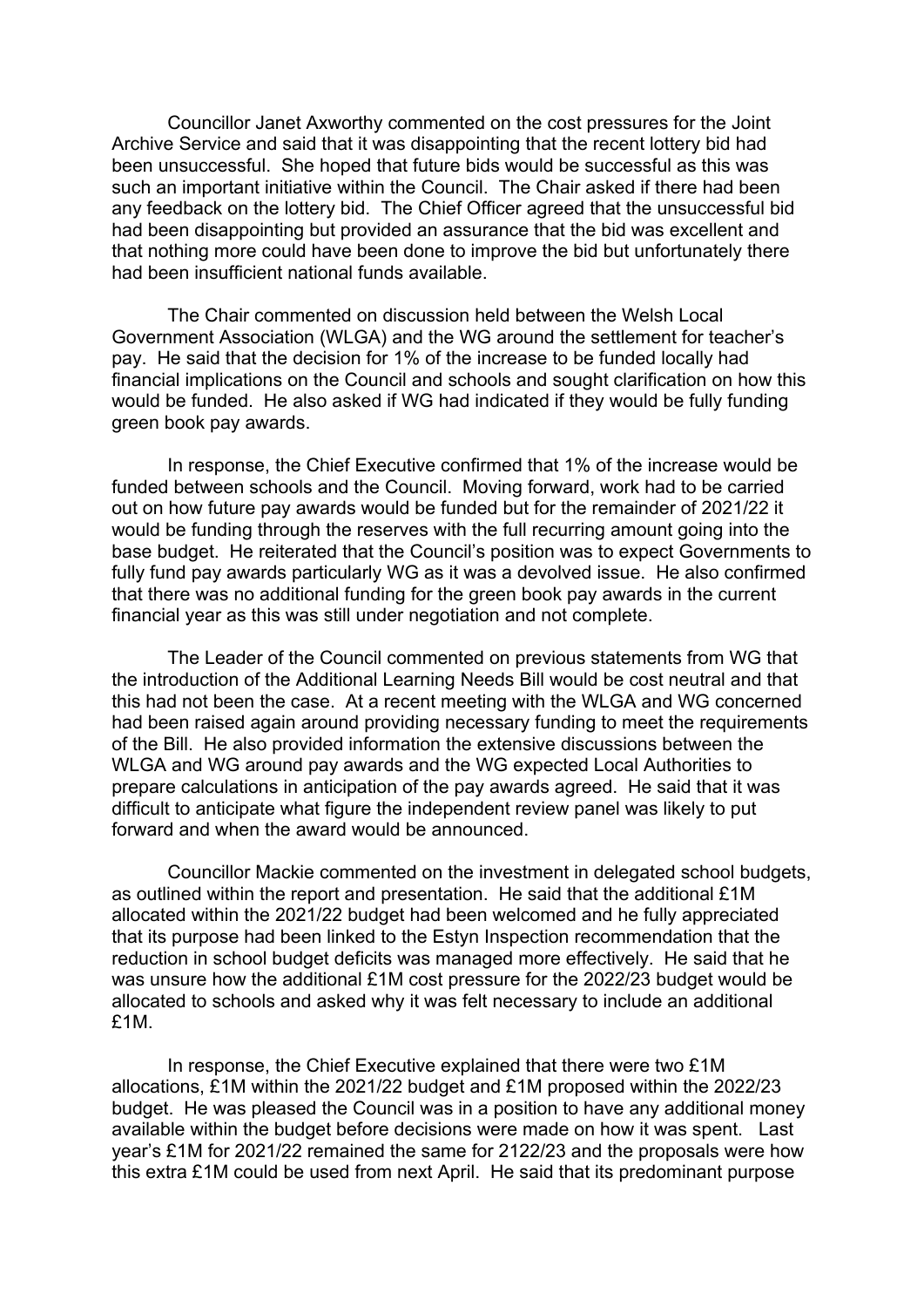was to support secondary schools with recurring deficits and/or secondary schools that could move into an increasing deficit position. The Chief Executed added that the amount which was put in last year recurred and was in the base budget for this year. The additional £1M, if supported, would be used to reduce deficits as per the Estyn recommendation.

The Leader of the Council echoed the Chief Executive's comments and explained that it was for all Members of the Council to decide whether the proposed additional £1M would be included within the 2022/23 budget. He said that was pleased to see that the number of secondary schools in a surplus budget position was improving.

Councillor Mackie sought clarification on what the £1M investment in delegated schools budget would be used for and felt that this information was necessary to enable Members to support the budget setting process. The Chief Executive explained that it was very early in the budget setting process and that the proposed £1M additional funding may not be included in the final budget proposals if it was not affordable. Prior to setting the budget, information on how this additional funding would be allocated would be provided to all Members.

The Chair thanked the Committee and officers for the detailed discussion around the proposed cost pressures outlined within the report.

Following discussion on the recommendations outlined within the report, it was suggested that the Committee support the portfolio cost pressures and that no further cost efficiency areas be proposed. It was also suggested that further information on how the proposed £1M investment in delegated school budgets is disseminated to Schools be provided to the Committee.

The recommendations, as outlined above, were moved and seconded by Councillor Dave Mackie and Councillor Paul Cunningham.

### **RESOLVED:**

- (a) That the Committee supports the Education and Youth Portfolio cost pressures;
- (b) That no further cost efficiency areas be proposed by the Committee to be explored further; and
- (c) That further information on how the proposed £1M Investment in Delegated School Budgets is disseminated to Schools be provided to the Committee.

# **18. SCHOOL RESERVES YEAR ENDING 31 MARCH 2021**

The Chief Officer (Education & Youth) presented the report which provided information on the overall level of reserves held by Flintshire schools. The level of school reserves had increased across all sectors and was in part due to the number of additional grants being awarded to schools in recognition of the issues caused by the pandemic. These grants were awarded at a late stage during the financial year and inflated the level of school reserves.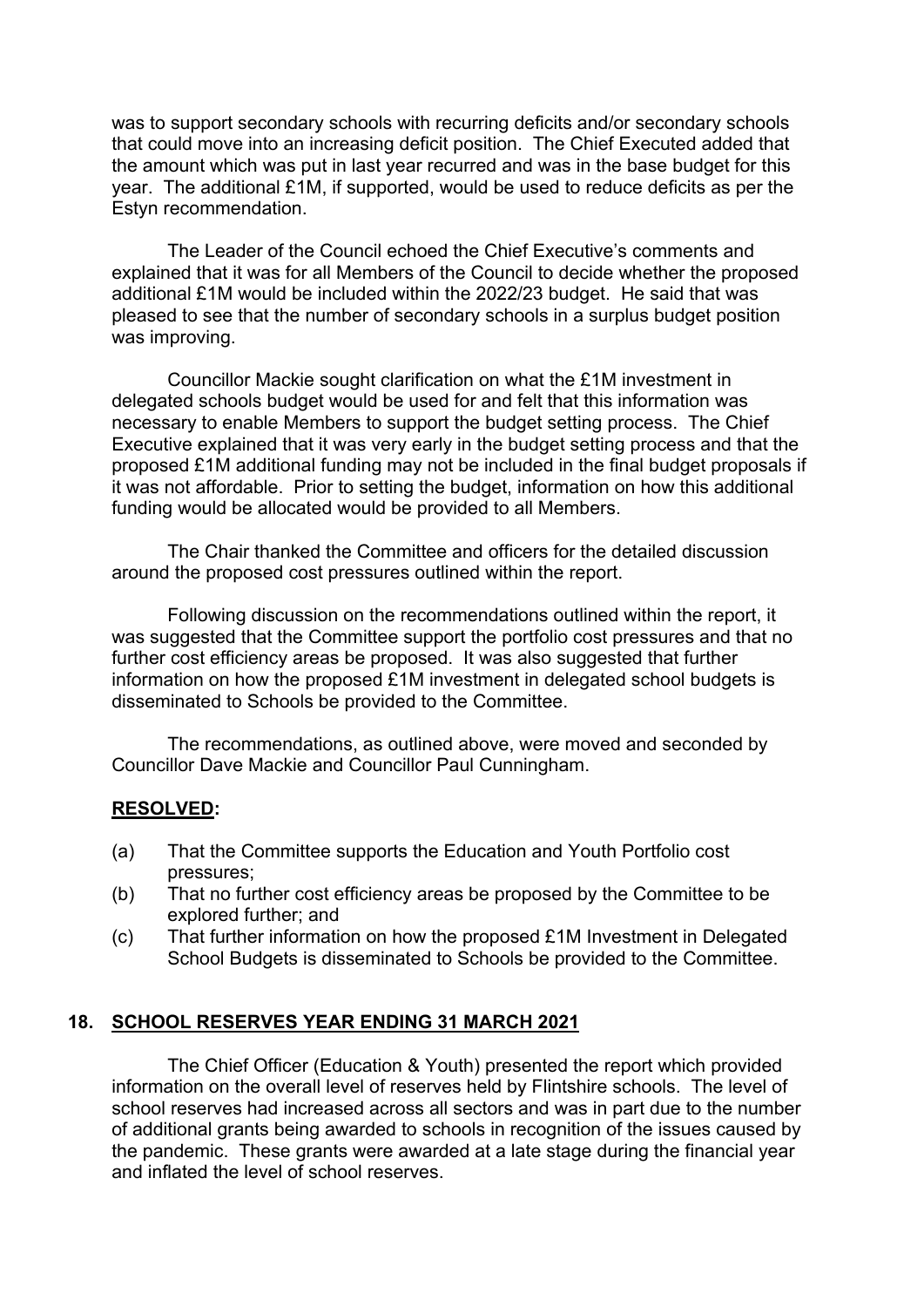Councillor Dave Mackie commented on previous discussions around the revised school funding formula and felt that a revised version would ensure that the formula was easier to understand. He raised concerns around the difference in funding for schools which had similar pupil numbers and suggested that because of this, the funding allocated and total funding available should be reviewed to ensure that there wasn't such a difference in funding in different counties across Wales. The Leader of the Council said that it was not possible compare funding for similar sized schools across different counties in Wales as there could be a number of reasons for the difference. In Flintshire, every secondary school pupil was treated the same except for those with additional needs. He added that a raw data comparison based on pupil numbers would depend on the type of county, with larger schools in urban areas. Smaller rural schools were vital to provide education for pupils in the areas they lived.

The Chief Executive agreed with the Leader comments and advised that the Council's biggest expenditure was on education. Flintshire remained a lower funded Council and if this increased then it would be possible to increase spend per pupil. Despite this, the Council had increased funding where possible with limited resources.

The recommendation, as outlined within the report, was moved and seconded by Councillor Janet Axworthy and Councillor Ian Smith.

#### **RESOLVED:**

That the Committee note the level of school reserves as at the 31st March, 2021, as outlined within the report.

#### **19. COVID-19 SCHOOLS OPERATIONAL UPDATE**

The Chief Executive introduced the report which detailed the arrangements for the safe return to schools, as outlined in the revised Welsh Government (WG) Covid-19 Operational Guidance and Local Covid-19 Infection Decision Framework.

The Senior Manager (School Improvement) reported that the Education Minister had advised all schools at the end of the summer term that the guiding principle for September was that they should operate as normally as possible including the provision of free breakfast and after school clubs, extra-curricular activities and practical subjects. The detailed operational guidance for schools had been slimmed down and was being replaced by a Local Covid-19 Infection Decision Framework. The Framework enabled interventions to be tailored to the level of local risk and schools were expected to transition to this new Framework by 20 September, 2021.

All Flintshire schools opened successfully at the start of the new academic year with schools continuing to have detailed risk assessments in place to ensure a suitable hierarchy of controls. These were now being amended to align with the new Framework.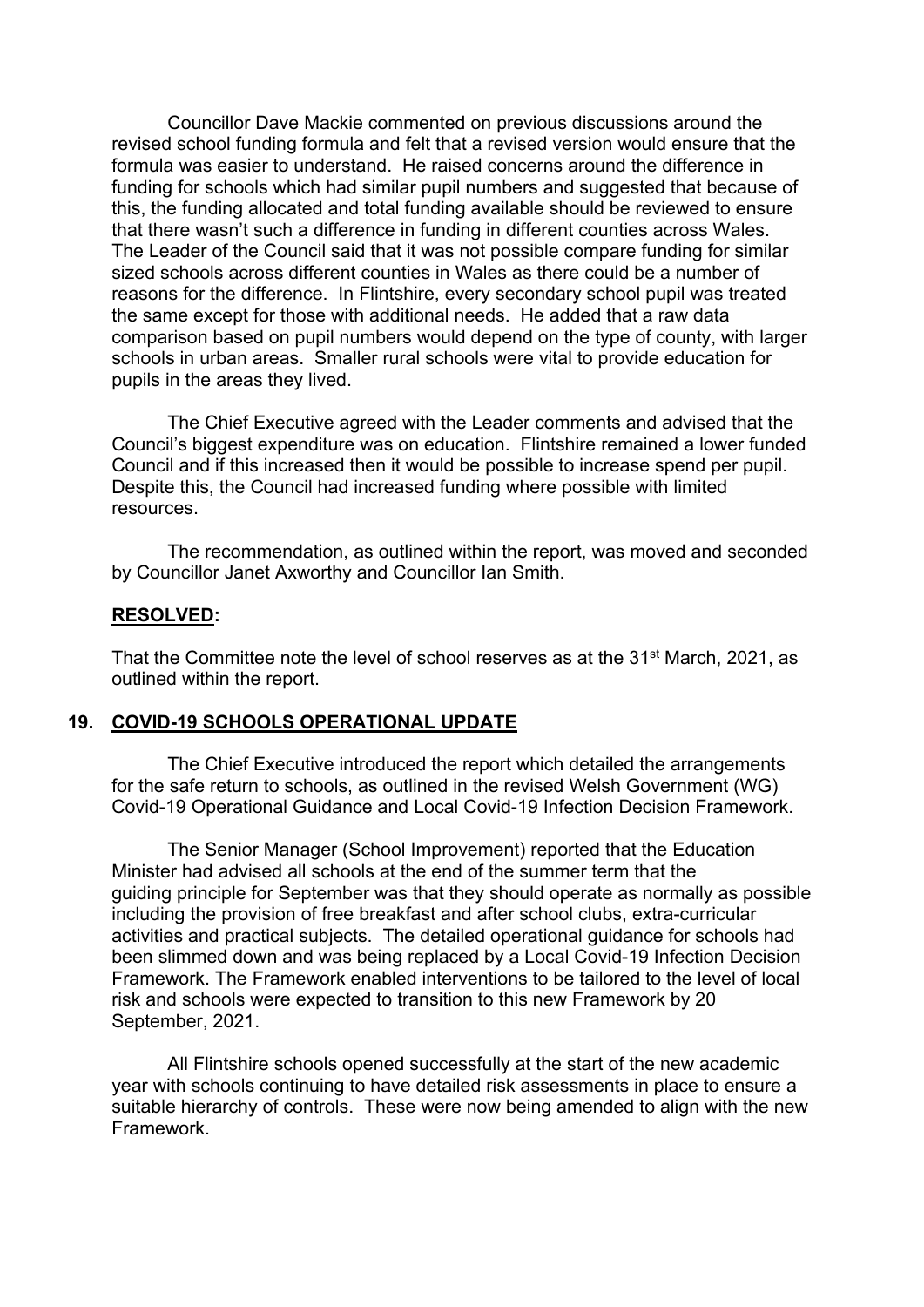The Chair welcomed the comments made by the Chief Officer (Education & Youth) at a recent Recovery Committee meeting around the low number of teaching and ancillary staff absences, which had been positive. He said that he had been apprehensive of pupils returning to school but was pleased that the term had started positively.

Councillor Dave Mackie suggested that the Committee show its appreciation of the school leadership, which had been enabled pupils to return to schools safely. He commented on schools taking a more lenient approach in order to support learners during the pandemic but felt that moving forward, schools had to re-install discipline in a nurturing way and support parents to ensure this happened. The Facilitator confirmed that during the next meeting, the Committee would provide a verbal update on the impact the pandemic had had on young people specifically on their health and well-being and their ability to engage with learning.

The Senior Manager (Inclusion and Progression) responded to the comments made by Councillor Mackie and outlined that schools had worked extremely hard to keep parents informed on current Covid-19 restrictions in schools. Reassurances on the measures placed in schools were also provided to parents. The council's wider services had also worked to keep parents updated on processes, providing advice on benefits and support accessing IT across the Council Services.

Councillor Gladys Healey referred to the pressures on children and young people which now included vaccination with the proposals to vaccinate children 12 years and over. As pupils were now able to provide their own consent was this adding to their pressures. In response, the Chief Executive said that this was an ethical question balancing this with the Human Rights Act and Children's Legal Rights. His understanding was that it would be vaccinators or GPs who would decide if a pupil was able to give consent. This was beyond the Council's control.

In response to Councillor Mackie's comments, Councillor Gladys Healey suggested that a letter be written to all Schools by the Chair, on behalf of the Committee, thanking them for their hard work in ensuring pupils returned to school safely. This suggestion was supported by the Committee.

The recommendation, as outlined within the report, was moved and seconded by Councillor Bob Connah and Councillor Martin White.

#### **RESOLVED:**

That the Committee note the arrangements for the safe return to schools as outlined in the revised Welsh Government Covid-19 Operational Guidance and Local Covid-19 Infection Decision Framework.

#### **20. ESTYN THEMATIC REVIEW UPDATE**

The Senior Manager (School Improvement) presented the report which provided details of the five key recommendation for the Welsh Government (WG) and Councils to address following the thematic review of the work undertaken by the education departments of each Council in Wales to support their learning